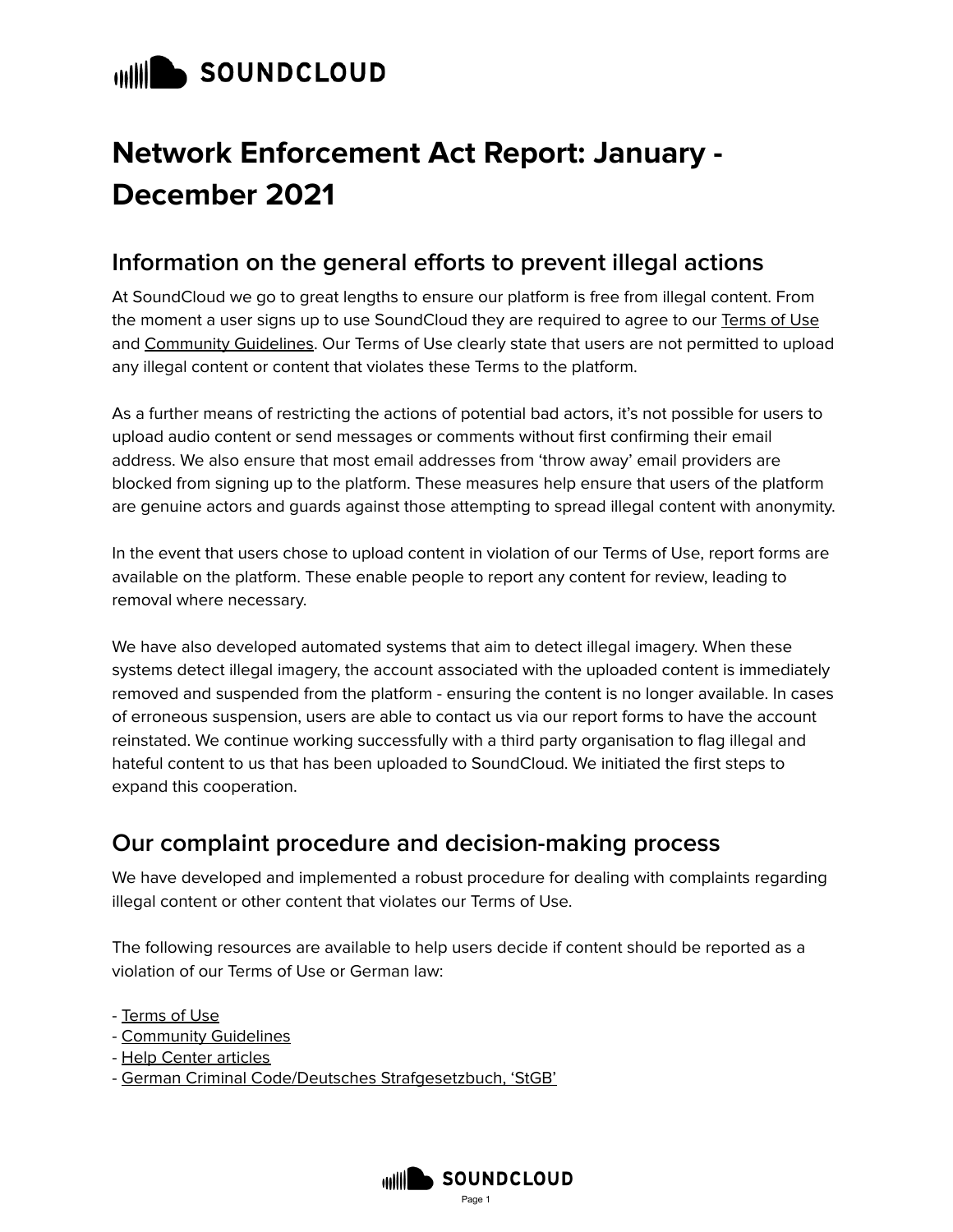Where someone finds content that is in violation, they can report it to the Trust & Safety Team via our online report buttons or Help Center report forms.

All reports are then reviewed manually by our Trust & Safety Team using our Terms of Use, internal guidelines and German law (German Criminal Code/Deutsches Strafgesetzbuch, 'StGB', in particular) as criteria for deciding the outcome for each report.

Any reported content found to be in violation will be removed and the uploader of the content will be issued with a warning via email. All warnings issued will clearly state which section of our Terms of Use has been violated by the content in question. Likewise, the complainant will be informed of the outcome and the reasoning behind this via email.

Any accounts deemed to be dedicated to uploading illegal or violating content will be permanently suspended and the account owner notified of this via email. We consider an account to be dedicated to this type of content if it can be clearly identified as solely existing to provide a platform for this specific content.

At the point of suspension, the email address used to create the account is blacklisted, preventing further accounts being created using the same email address.

All accounts affected by the removal of content have the right to reply and appeal. Any requests to reconsider a decision made by the Trust & Safety Team will in turn be reviewed by the team in the same manner as the initial report - being escalated through the Business & Legal Affairs Team representative where necessary.

Where reports are received and the content is found not to be in violation, we respond to the complainant via email to explain the reason for not removing the content.

#### **Who is handling the complaints**

Complaints concerning illegal and violating content are handled by the Trust & Safety Team. At the time of publication the Trust & Safety Team consists of six employees:

- Head of Trust and Safety Operations
	- In role since September 2013
	- Education Level University Degree
	- Part of the Business & Legal Affairs (BALA) Team reporting to Vice President Legal Counsel ("VP")
- Senior Trust & Safety Manager
	- In role since September 2014
	- Education Level University Degree
	- Part of the BALA Team reporting to VP
- Trust & Safety Manager
	- In role since September 2020
	- Education Level University Degree
	- Part of the BALA Team, reporting to Senior Trust & Safety Manager
- Trust & Safety Specialist
	- In role since February 2021
	- Education Level University Degree

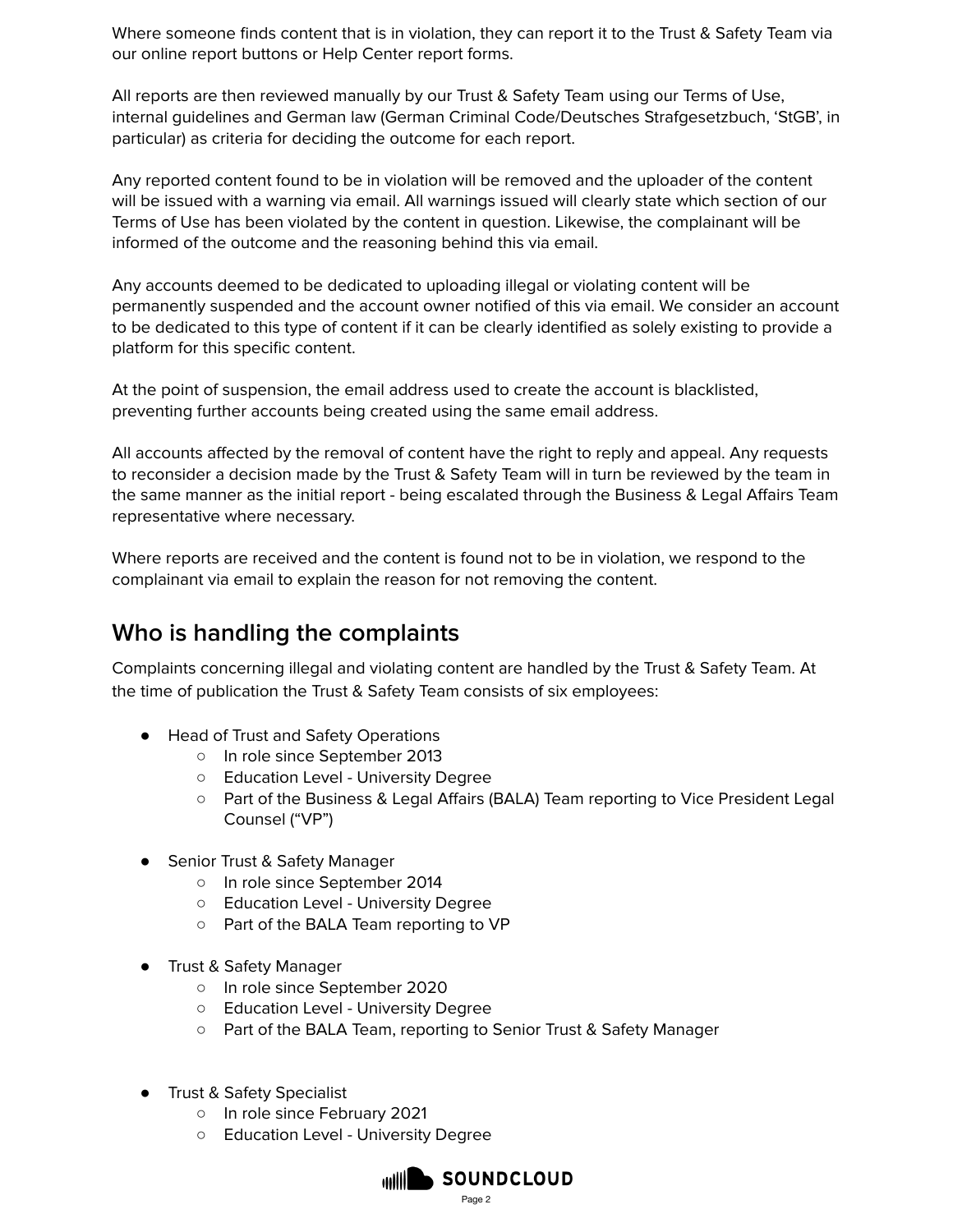- Part of the BALA Team reporting to Senior Trust & Safety Manager
- Trust & Safety Specialist
	- In role since February 2021
	- Education Level University Degree
	- Part of the BALA Team reporting to Senior Trust & Safety Manager
- Trust & Safety Specialist
	- In role since March 2021
	- Education Level A Levels
	- Part of the BALA Team, reporting to Senior Trust & Safety Team Manager

In early 2021 the Trust & Safety Team was expanded with an additional headcount of three Specialists. The team now has a total of six members. Two of our new recruits are based in New York City, providing us with increased timezone coverage. At the time this report is written, one team member has left the team and we are actively recruiting for that position.

As of May 2021 and in order to keep our high standard of response time, the Trust & Safety Team also began working with a third party content moderator. At the time of publication, this has resulted in an additional headcount of seven agents/specialists dedicated to processing objectionable content reports.

In order to assist where necessary, the Trust & Safety Team receives linguistic support from the wider organisation. At the time of publication linguistic support is available in 25 different languages from employees of 33 different nationalities. For additional support, the Trust & Safety Team has access to various other means of translation including translation tools and third party translators.

In addition, content-related support and training is provided internally by the line manager in the Business & Legal Affairs Team (VP), who is a fully qualified German lawyer.

SoundCloud is currently a member of the following industry associations:

- Tech Against [Terrorism](http://www.techagainstterrorism.org/)
- [Bitcom](https://www.bitkom.org/)

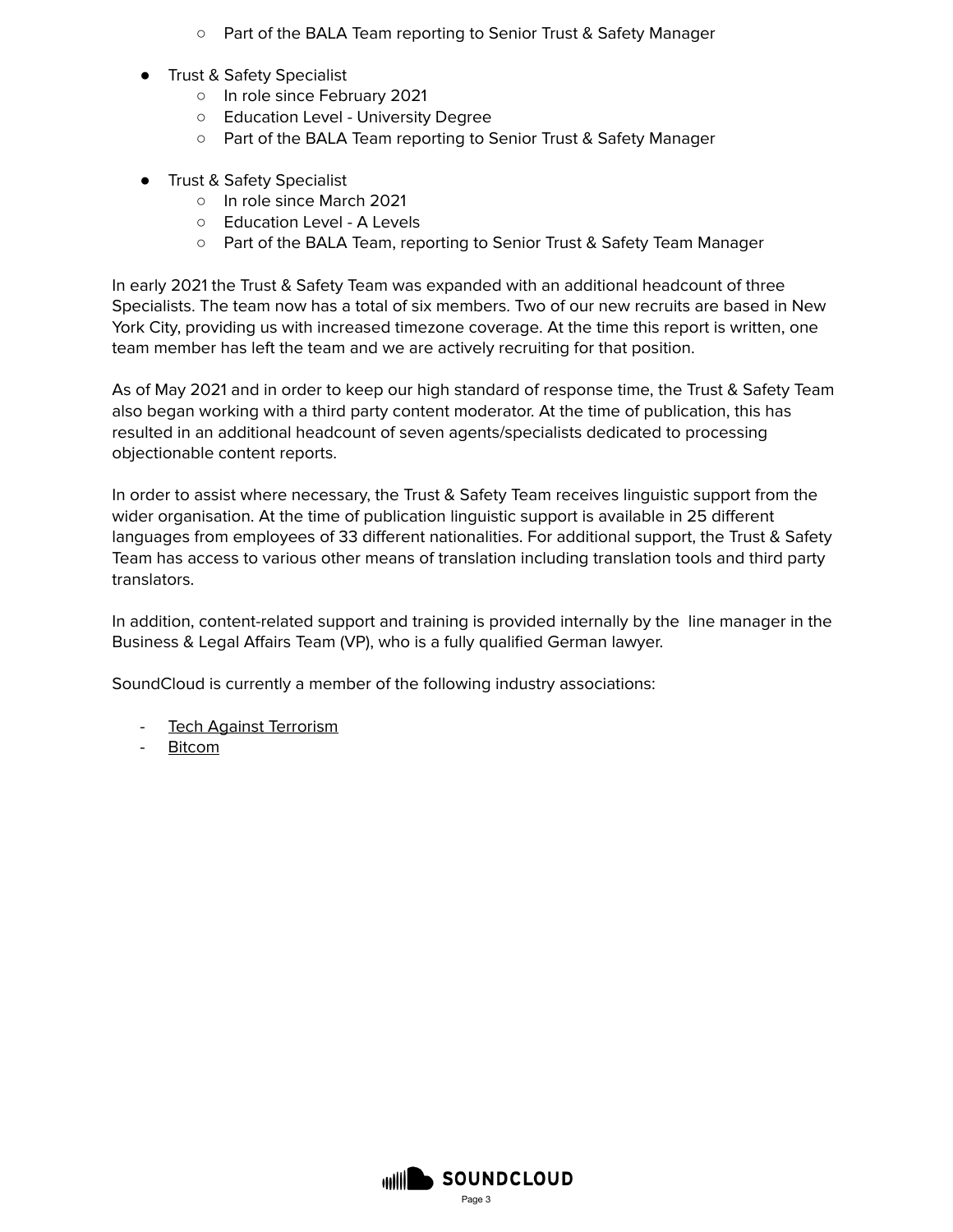### **The Numbers**

The following section displays the number of reports received that explicitly refer to the Network Enforcement Act, broken down by various factors to clearly detail the varying types of reports received. As consultation with external bodies is not currently integrated within our complaints handling process, and no external bodies were utilised to this end during the period reflected in this report, figures regarding this have not been included.

|           | Reports from German Users and Complaints Bodies |
|-----------|-------------------------------------------------|
| Month     | Number of Reports                               |
| January   | 12                                              |
| February  | 15                                              |
| March     | 34                                              |
| April     | 10                                              |
| May       | 19                                              |
| June      | 20                                              |
| July      | 51                                              |
| August    | 12                                              |
| September | 7                                               |
| October   | 16                                              |
| November  | 37                                              |
| December  | 43                                              |
| Total     | 276                                             |

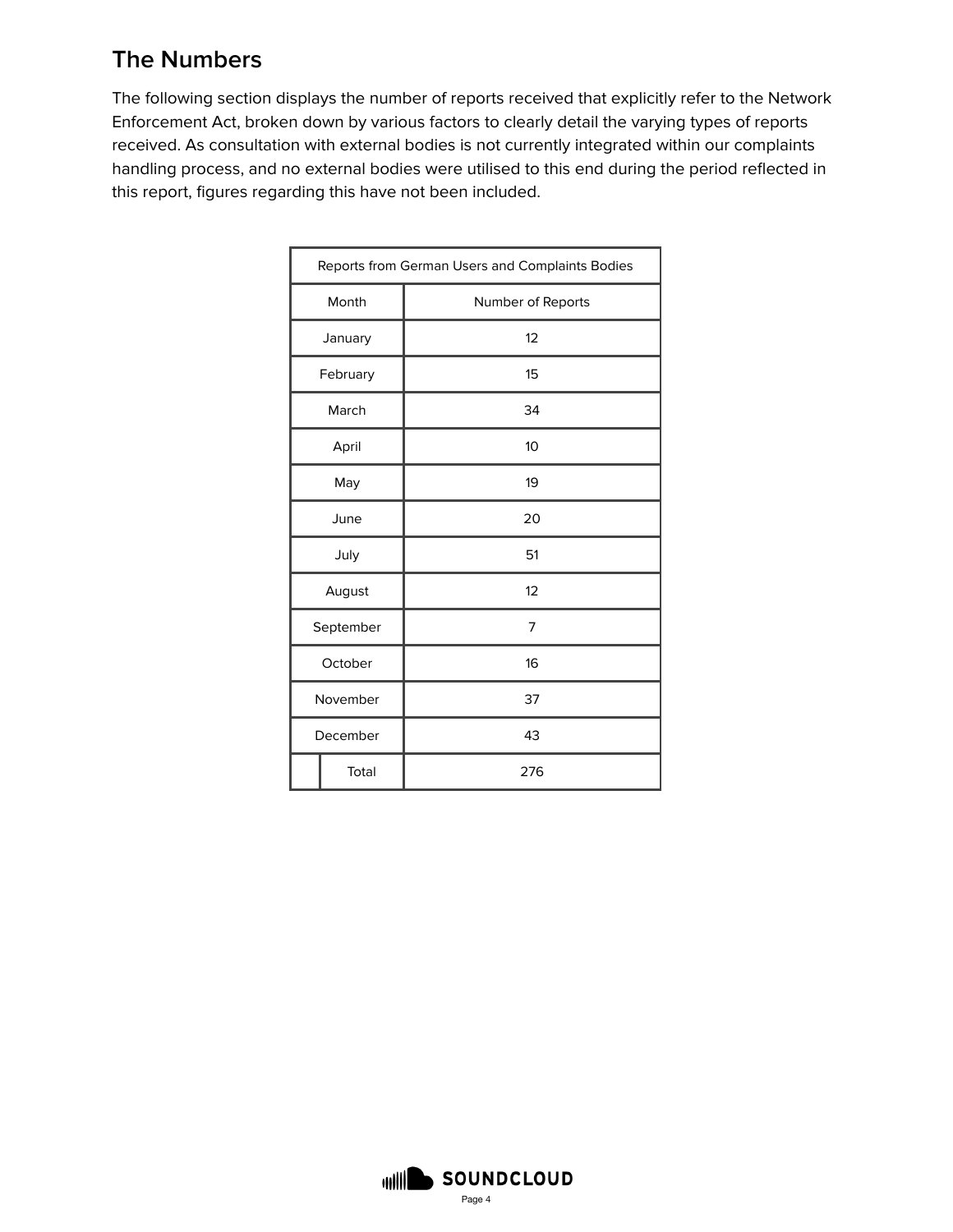The number of the received complaints, broken down according to whether they were submitted by complaints bodies or by users, and according to the reason for the complaint:

|             |       |                                                                                          |                                      |                                                                 | Reason for Reporting  |                                                                                |                       |  |
|-------------|-------|------------------------------------------------------------------------------------------|--------------------------------------|-----------------------------------------------------------------|-----------------------|--------------------------------------------------------------------------------|-----------------------|--|
|             |       | § 86 StGB - Dissemination of<br>propaganda material of<br>unconstitutional organisations |                                      | § 86a StGB - Using symbols of<br>unconstitutional organisations |                       | § 89a StGB - Preparation of a serious<br>violent offence endangering the state |                       |  |
| Reported By |       | User Report                                                                              | <b>Complaint Body</b><br>User Report |                                                                 | <b>Complaint Body</b> | User Report                                                                    | <b>Complaint Body</b> |  |
| Month       |       |                                                                                          |                                      |                                                                 |                       |                                                                                |                       |  |
| January     |       | 6                                                                                        | $\mathsf O$                          | $\mathsf{O}\xspace$                                             | $\mathsf{O}\xspace$   | $\mathsf{O}\xspace$                                                            | $\mathsf{O}\xspace$   |  |
| February    |       | $\overline{7}$                                                                           | $\mathsf{O}\xspace$                  | $\mathsf O$                                                     | $\mathsf{O}\xspace$   | $\mathsf{O}$                                                                   | $\mathsf O$           |  |
| March       |       | 19                                                                                       | $\mathsf O$                          | $\mathsf O$                                                     | $\mathsf O$           | $\mathsf{O}$                                                                   | $\mathsf O$           |  |
| April       |       | 9                                                                                        | $\mathsf O$                          | $\mathsf O$                                                     | $\mathsf{O}\xspace$   | $\mathsf O$                                                                    | 0                     |  |
| May         | 10    |                                                                                          | $\mathsf O$                          | $\mathbf{1}$                                                    | $\mathsf O$           | $\mathsf{O}$                                                                   | 0                     |  |
| June        |       | 12                                                                                       | $\mathsf O$                          | $\overline{2}$                                                  | $\mathsf O$           | $\mathsf{O}$                                                                   | 0                     |  |
| July        |       | 14                                                                                       | $\mathsf O$                          | $\mathsf{O}$                                                    | $\mathsf O$           | $\mathsf{O}$                                                                   | 0                     |  |
| August      |       | $\overline{7}$                                                                           | $\mathsf O$                          | 4                                                               | $\mathsf O$           | $\mathsf O$                                                                    | 0                     |  |
| September   |       | 5                                                                                        | $\mathsf O$                          | $\overline{2}$                                                  | $\mathsf O$           | $\mathsf O$                                                                    | $\mathsf O$           |  |
| October     |       | 10                                                                                       | $\mathsf O$                          | $\overline{2}$                                                  | $\mathsf O$           | $\mathsf{O}$                                                                   | $\mathsf{O}$          |  |
| November    |       | 24                                                                                       | $\mathsf O$                          | 11                                                              | $\mathsf O$           | 0                                                                              | 0                     |  |
| December    |       | 33                                                                                       | $\mathsf O$                          | 6                                                               | $\mathsf O$           | $\mathsf O$                                                                    | $\mathsf O$           |  |
|             | Total | 156                                                                                      | $\mathsf O$                          | 28                                                              | $\mathsf O$           | $\mathsf{O}$                                                                   | $\circ$               |  |

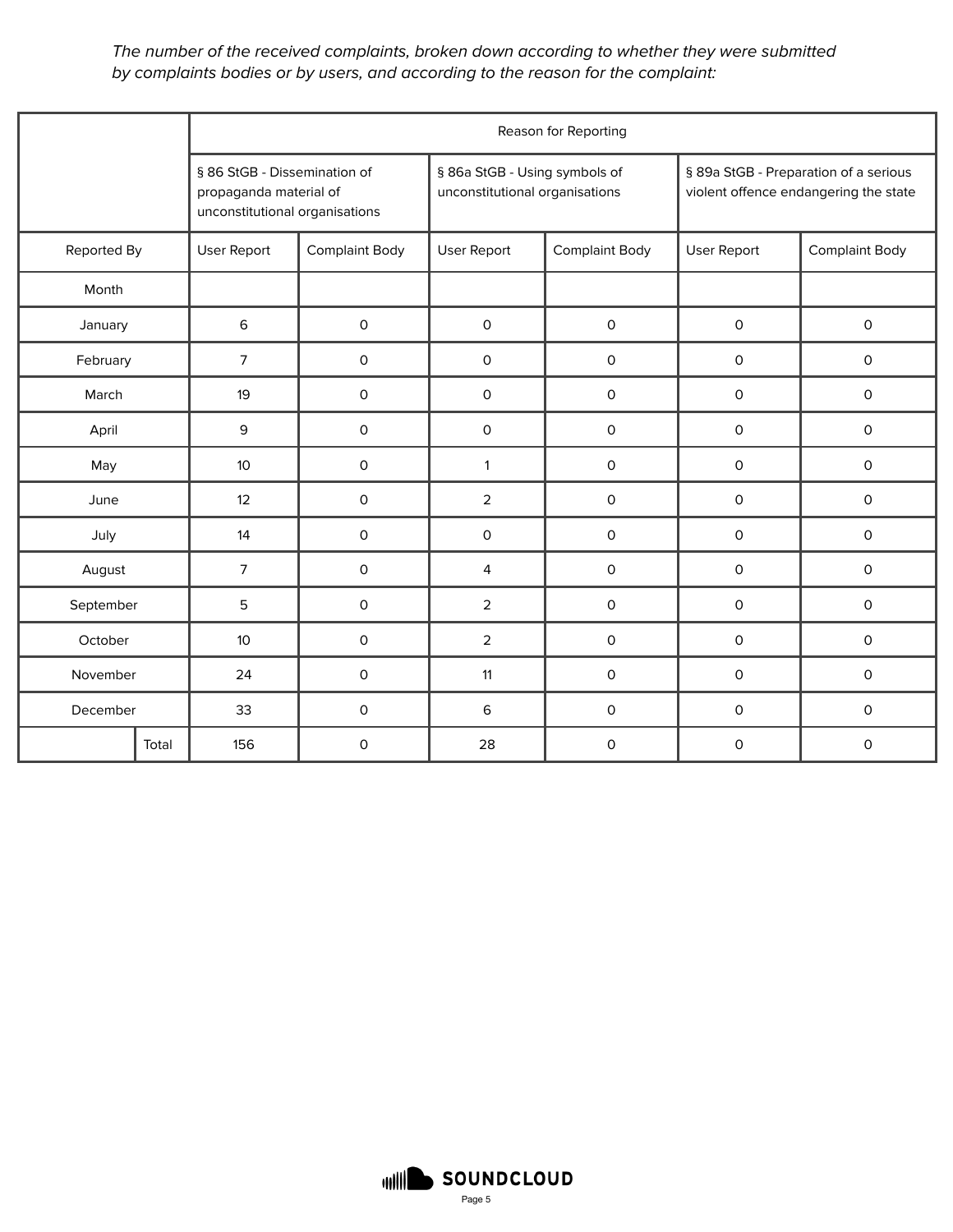|             |       |                                                                                                 |             |                                  | Reason for Reporting  |                                         |                       |  |
|-------------|-------|-------------------------------------------------------------------------------------------------|-------------|----------------------------------|-----------------------|-----------------------------------------|-----------------------|--|
|             |       | § 91 StGB - Encouraging the<br>commission of a serious violent<br>offence endangering the state |             | § 100a StGB - Treasonous forgery |                       | § 111 StGB - Public incitement to crime |                       |  |
| Reported By |       | User Report<br><b>Complaint Body</b>                                                            |             | <b>User Report</b>               | <b>Complaint Body</b> | <b>User Report</b>                      | <b>Complaint Body</b> |  |
| Month       |       |                                                                                                 |             |                                  |                       |                                         |                       |  |
| January     |       | $\mathsf O$                                                                                     | $\mathsf O$ | $\mathsf{O}$                     | $\mathsf O$           | $\mathsf O$                             | $\mathsf O$           |  |
| February    |       | $\mathsf O$                                                                                     | $\mathsf O$ | 0                                | $\mathsf O$           | $\mathsf O$                             | $\mathsf O$           |  |
| March       |       | $\mathsf O$                                                                                     | $\mathsf O$ | 0                                | $\mathsf O$           | $\mathsf{O}$                            | 0                     |  |
| April       |       | $\mathsf{O}$                                                                                    | $\mathsf O$ | 0                                | $\mathsf O$           | $\mathsf{O}$                            | 0                     |  |
| May         |       |                                                                                                 | $\mathsf O$ | 0                                | $\mathsf O$           | $\mathsf O$                             | 0                     |  |
| June        |       | $\mathsf O$                                                                                     | $\mathsf O$ | 0                                | $\mathsf O$           | $\mathsf{O}$                            | 0                     |  |
| July        |       | $\mathsf O$                                                                                     | $\mathsf O$ | 0                                | $\mathsf O$           | $\mathsf{O}$                            | 0                     |  |
| August      |       | $\mathsf O$                                                                                     | $\mathsf O$ | 0                                | $\mathsf O$           | $\mathsf{O}$                            | 0                     |  |
| September   |       | $\mathsf O$                                                                                     | O           | 0                                | $\mathsf O$           | $\mathsf{O}$                            | 0                     |  |
| October     |       | $\mathsf O$                                                                                     | 0           | 0                                | $\mathsf O$           | $\mathsf{O}$                            | 0                     |  |
| November    |       | $\mathsf O$                                                                                     | O           | 0                                | $\mathsf O$           | $\mathsf{O}$                            | 0                     |  |
| December    |       | $\mathsf O$                                                                                     | 0           | 0                                | $\mathsf O$           | 0                                       | 0                     |  |
|             | Total | $\mathbf 0$                                                                                     | 0           | 0                                | $\mathbf 0$           | $\mathsf{O}$                            | 0                     |  |

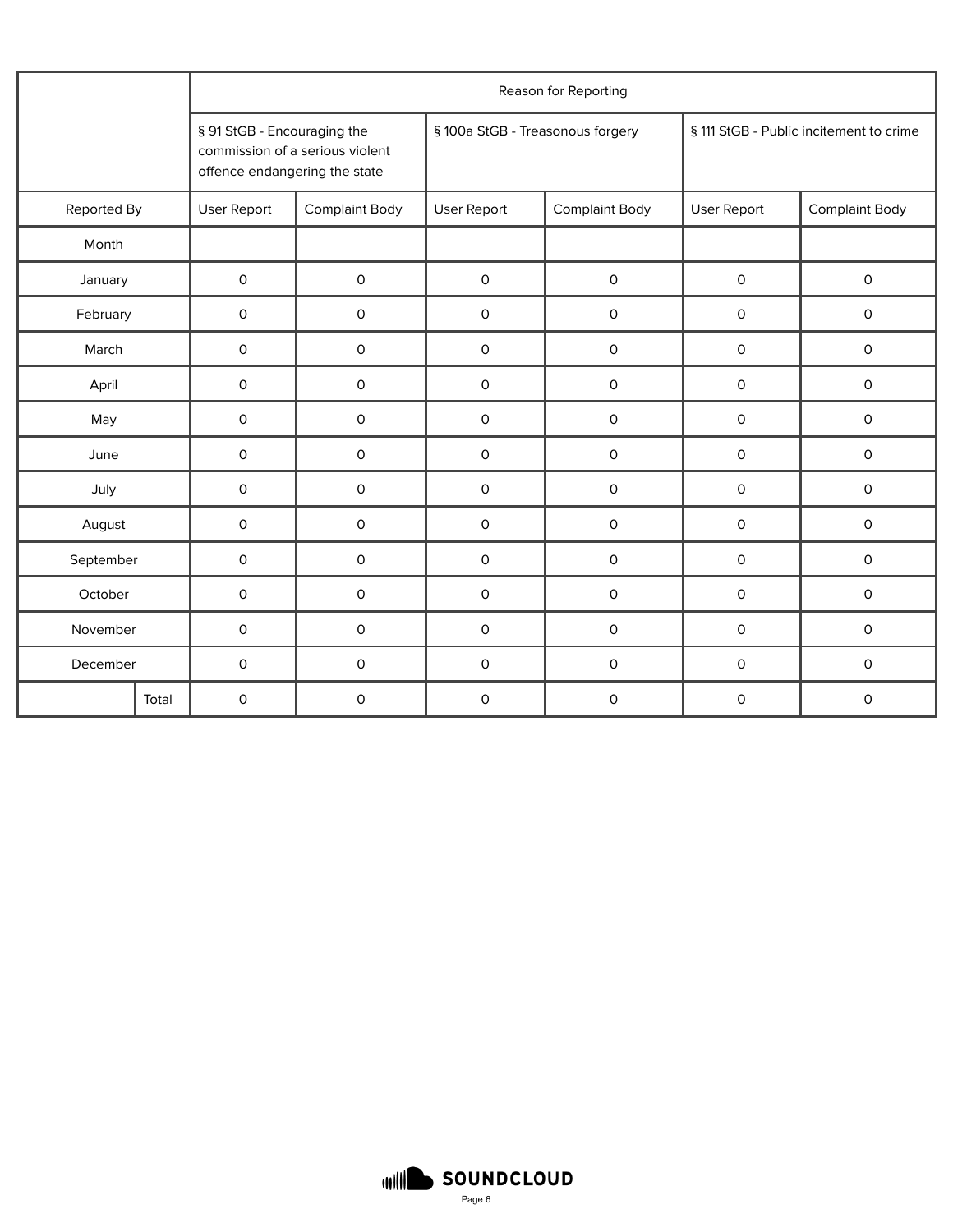|             |       |              | Reason for Reporting                                                |                                                                                                                                                                                      |                       |                                   |                       |  |  |  |  |
|-------------|-------|--------------|---------------------------------------------------------------------|--------------------------------------------------------------------------------------------------------------------------------------------------------------------------------------|-----------------------|-----------------------------------|-----------------------|--|--|--|--|
|             |       | offences     | § 126 StGB - Breach of the public<br>peace by threatening to commit | § 129 to 129b StGB - Forming criminal<br>organisations, Forming terrorist<br>organisations, Criminal and terrorist<br>organisations abroad; extended<br>confiscation and deprivation |                       | § 130 StGB - Incitement to hatred |                       |  |  |  |  |
| Reported By |       | User Report  | <b>Complaint Body</b>                                               | User Report                                                                                                                                                                          | <b>Complaint Body</b> | User Report                       | <b>Complaint Body</b> |  |  |  |  |
| Month       |       |              |                                                                     |                                                                                                                                                                                      |                       |                                   |                       |  |  |  |  |
| January     |       | $\mathsf O$  | $\mathsf{O}\xspace$                                                 | $\mathsf O$                                                                                                                                                                          | $\mathsf{O}\xspace$   | 6                                 | $\mathsf O$           |  |  |  |  |
| February    |       | $\mathsf{O}$ | $\mathsf{O}$                                                        | $\mathsf O$                                                                                                                                                                          | $\mathsf{O}$          | 8                                 | $\mathsf{O}$          |  |  |  |  |
| March       |       | $\mathsf O$  | $\mathsf{O}$                                                        | $\mathsf O$                                                                                                                                                                          | $\mathsf O$           | 15                                | $\mathsf O$           |  |  |  |  |
| April       |       | $\mathsf O$  | $\mathsf{O}$                                                        | $\mathsf O$                                                                                                                                                                          | $\mathsf O$           | $\mathbf{1}$                      | $\mathsf{O}\xspace$   |  |  |  |  |
| May         |       | $\mathsf O$  | O                                                                   | $\mathsf O$                                                                                                                                                                          | $\mathsf O$           | 8                                 | $\mathsf{O}\xspace$   |  |  |  |  |
| June        |       | $\mathsf O$  | 0                                                                   | $\mathsf O$                                                                                                                                                                          | $\mathsf O$           | 6                                 | $\mathsf O$           |  |  |  |  |
| July        |       | $\mathsf{O}$ | $\Omega$                                                            | $\Omega$                                                                                                                                                                             | $\mathsf{O}$          | 37                                | $\mathsf{O}\xspace$   |  |  |  |  |
| August      |       | $\mathsf{O}$ | 0                                                                   | $\mathsf O$                                                                                                                                                                          | $\mathsf{O}\xspace$   | $\mathbf{1}$                      | $\mathsf O$           |  |  |  |  |
| September   |       | $\mathsf O$  | $\mathsf{O}$                                                        | $\mathsf O$                                                                                                                                                                          | $\mathsf{O}$          | $\mathsf{O}$                      | $\mathsf O$           |  |  |  |  |
| October     |       | 0            | 0                                                                   | $\mathsf O$                                                                                                                                                                          | 0                     | 4                                 | $\mathsf O$           |  |  |  |  |
| November    |       | $\mathsf O$  | $\mathsf{O}$                                                        | $\mathsf O$                                                                                                                                                                          | $\mathsf O$           | $\overline{2}$                    | $\mathsf{O}\xspace$   |  |  |  |  |
| December    |       | $\mathsf O$  | $\mathsf{O}$                                                        | $\mathsf O$                                                                                                                                                                          | $\mathsf O$           | $\overline{4}$                    | $\mathsf O$           |  |  |  |  |
|             | Total | $\mathsf{O}$ | 0                                                                   | 0                                                                                                                                                                                    | $\mathsf{O}\xspace$   | 92                                | 0                     |  |  |  |  |

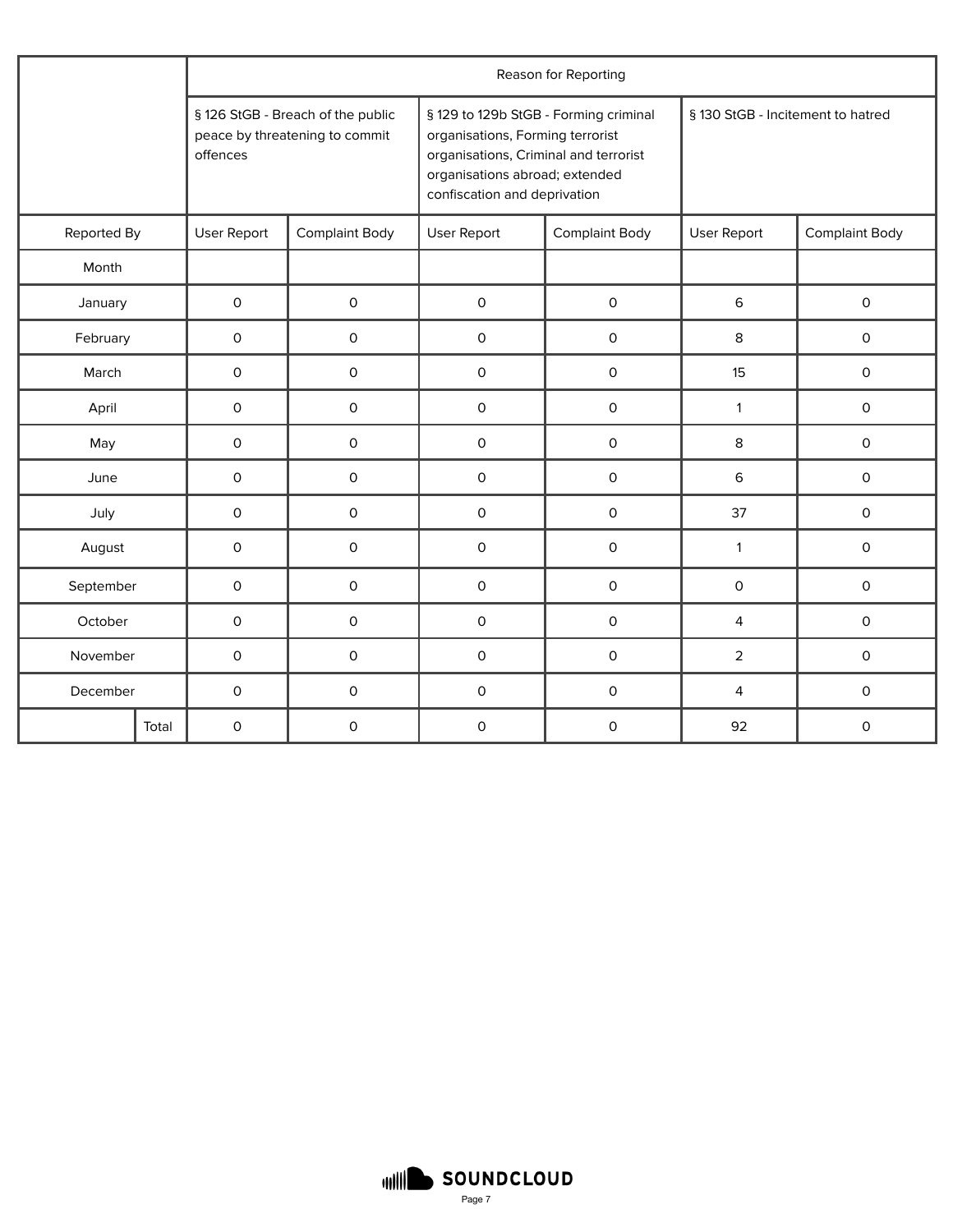|             |              |                                                         |                     |                                                     | Reason for Reporting  |                                                                                 |                       |  |
|-------------|--------------|---------------------------------------------------------|---------------------|-----------------------------------------------------|-----------------------|---------------------------------------------------------------------------------|-----------------------|--|
|             |              | § 131 StGB - Dissemination of<br>depictions of violence |                     | § 140 StGB - Rewarding and<br>approving of offences |                       | § 166 StGB - Defamation of religions,<br>religious and ideological associations |                       |  |
| Reported By |              | User Report<br><b>Complaint Body</b>                    |                     | User Report                                         | <b>Complaint Body</b> | User Report                                                                     | <b>Complaint Body</b> |  |
| Month       |              |                                                         |                     |                                                     |                       |                                                                                 |                       |  |
| January     |              | $\mathsf{O}\xspace$                                     | $\mathsf{O}\xspace$ | $\mathsf{O}\xspace$                                 | $\mathsf{O}\xspace$   | $\mathsf{O}\xspace$                                                             | $\mathsf{O}\xspace$   |  |
| February    |              | $\mathsf O$                                             | $\mathsf O$         | $\mathsf O$                                         | $\mathsf{O}\xspace$   | $\mathsf O$                                                                     | $\mathsf O$           |  |
| March       |              | 0                                                       | $\mathsf O$         | $\mathsf{O}\xspace$                                 | $\mathsf O$           | $\mathsf{O}$                                                                    | $\mathsf O$           |  |
| April       |              | 0                                                       | $\mathsf{O}\xspace$ | $\mathsf{O}\xspace$                                 | $\mathsf O$           | $\mathsf O$                                                                     | $\mathsf O$           |  |
| May         | $\mathsf{O}$ |                                                         | $\mathsf{O}$        | $\mathsf{O}$                                        | $\mathsf{O}$          | $\mathsf{O}$                                                                    | $\mathsf{O}$          |  |
| June        |              | $\mathsf O$                                             | $\mathsf{O}\xspace$ | $\mathsf{O}\xspace$                                 | $\mathsf O$           | $\mathsf O$                                                                     | $\mathsf O$           |  |
| July        |              | $\mathsf O$                                             | $\mathsf O$         | $\mathsf{O}\xspace$                                 | $\mathsf O$           | 0                                                                               | $\mathsf O$           |  |
| August      |              | $\mathsf O$                                             | $\mathsf O$         | $\mathsf O$                                         | $\mathsf O$           | $\mathsf O$                                                                     | $\mathsf O$           |  |
| September   |              | $\mathsf O$                                             | $\mathsf O$         | $\mathsf O$                                         | $\mathsf O$           | $\mathsf O$                                                                     | $\mathsf O$           |  |
| October     |              | $\mathsf O$                                             | $\mathsf O$         | $\mathsf O$                                         | $\mathsf O$           | $\mathsf O$                                                                     | $\mathsf O$           |  |
| November    |              | $\mathsf O$                                             | $\mathsf{O}\xspace$ | $\mathsf{O}\xspace$                                 | $\mathsf O$           | $\mathsf O$                                                                     | $\mathsf{O}\xspace$   |  |
| December    |              | $\mathsf O$                                             | $\mathsf{O}\xspace$ | $\mathsf{O}\xspace$                                 | $\mathsf O$           | $\mathsf O$                                                                     | $\mathsf O$           |  |
|             | Total        | $\mathsf O$                                             | $\mathsf O$         | $\mathsf O$                                         | $\mathsf O$           | $\mathsf O$                                                                     | $\mathsf O$           |  |

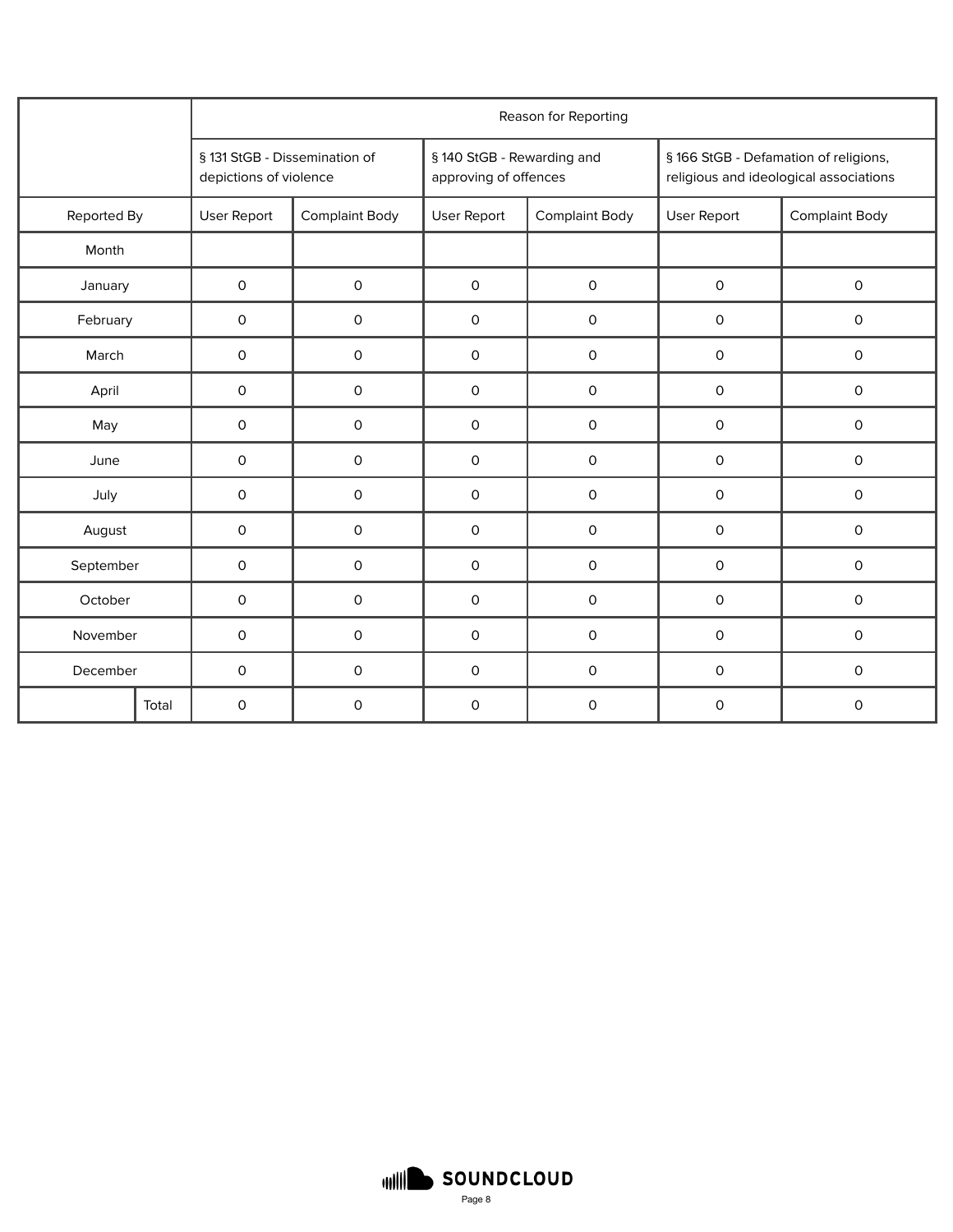|             |       |                                                  |                                                                                                                                                                                  |                             | Reason for Reporting               |                                                        |                       |  |
|-------------|-------|--------------------------------------------------|----------------------------------------------------------------------------------------------------------------------------------------------------------------------------------|-----------------------------|------------------------------------|--------------------------------------------------------|-----------------------|--|
|             |       | media services or<br>telecommunications services | § 184b in connection with § 184d<br>StGB - Distribution, acquisition and<br>possession of child pornography<br>and Distribution of pornographic<br>performances by broadcasting, | §§ 185 to 187 StGB- Insult, | Defamation, Intentional defamation | § 241 StGB - Threatening the commission of<br>a felony |                       |  |
| Reported By |       | User Report                                      | <b>Complaint Body</b>                                                                                                                                                            | User Report                 | <b>Complaint Body</b>              | User Report                                            | <b>Complaint Body</b> |  |
| Month       |       |                                                  |                                                                                                                                                                                  |                             |                                    |                                                        |                       |  |
| January     |       | $\mathsf{O}$                                     | $\mathsf{O}\xspace$                                                                                                                                                              | $\mathsf O$                 | 0                                  | $\mathsf O$                                            | $\mathsf O$           |  |
| February    |       | $\mathsf O$                                      | $\mathsf{O}\xspace$                                                                                                                                                              | $\mathsf O$                 | $\mathsf{O}\xspace$                | $\mathsf O$                                            | $\mathsf{O}\xspace$   |  |
| March       |       | $\mathsf{O}$                                     | $\mathsf{O}\xspace$                                                                                                                                                              | $\mathsf{O}$                | 0                                  | $\mathsf O$                                            | 0                     |  |
| April       |       | 0                                                | $\mathsf O$                                                                                                                                                                      | $\mathsf O$                 | 0                                  | $\mathsf O$                                            | 0                     |  |
| May         |       | $\mathsf O$                                      | $\mathsf{O}\xspace$                                                                                                                                                              | $\mathsf O$                 | $\mathsf{O}\xspace$                | $\mathsf O$                                            | $\mathsf{O}\xspace$   |  |
| June        |       | $\mathsf O$                                      | $\mathsf{O}\xspace$                                                                                                                                                              | $\mathsf O$                 | $\mathsf{O}\xspace$                | $\mathsf O$                                            | $\mathsf{O}\xspace$   |  |
| July        |       | $\mathsf{O}$                                     | $\mathsf{O}$                                                                                                                                                                     | $\mathsf{O}$                | $\mathsf{O}\xspace$                | $\mathsf O$                                            | $\mathsf{O}$          |  |
| August      |       | $\mathsf{O}\xspace$                              | $\mathsf O$                                                                                                                                                                      | $\mathsf{O}$                | $\mathsf{O}\xspace$                | $\mathsf O$                                            | $\mathsf{O}$          |  |
| September   |       | $\mathsf{O}$                                     | $\mathsf O$                                                                                                                                                                      | $\mathsf O$                 | 0                                  | $\mathsf O$                                            | 0                     |  |
| October     |       | $\mathsf{O}$                                     | $\mathsf{O}\xspace$                                                                                                                                                              | $\mathsf O$                 | 0                                  | $\mathsf O$                                            | 0                     |  |
| November    |       | $\mathsf O$                                      | $\mathsf{O}\xspace$                                                                                                                                                              | $\mathsf O$                 | $\mathsf{O}\xspace$                | $\mathsf O$                                            | $\mathsf{O}\xspace$   |  |
| December    |       | 0                                                | $\mathsf O$                                                                                                                                                                      | $\mathsf O$                 | $\mathsf{O}\xspace$                | $\mathsf O$                                            | $\mathsf O$           |  |
|             | Total | $\mathsf O$                                      | $\mathsf{O}\xspace$                                                                                                                                                              | $\mathsf O$                 | $\mathsf{O}\xspace$                | $\mathsf O$                                            | $\mathsf{O}\xspace$   |  |

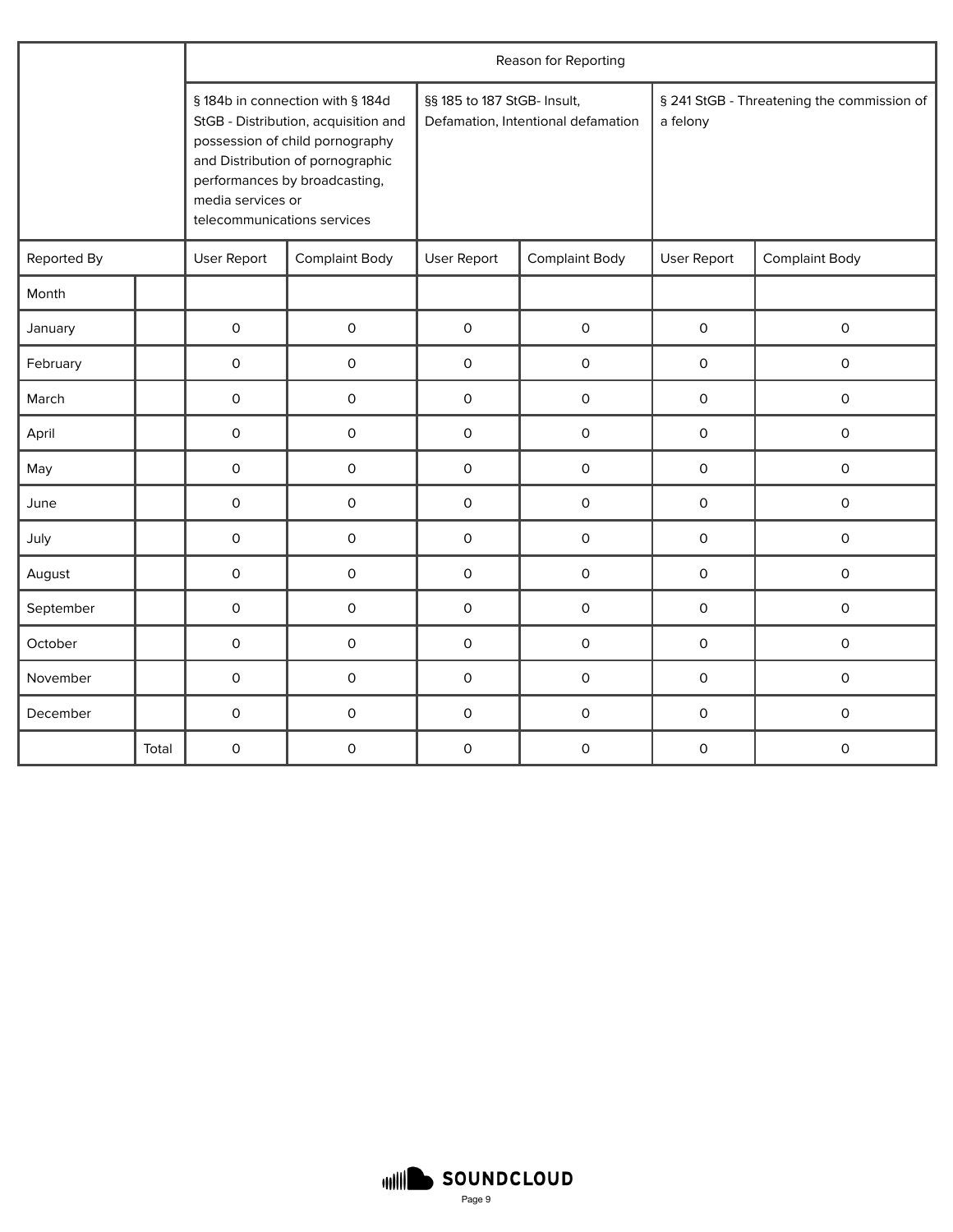|             |       |                                                              | Reason for Reporting     |
|-------------|-------|--------------------------------------------------------------|--------------------------|
|             |       | § 269 StGB - Forgery of<br>data intended to provide<br>proof |                          |
| Reported By |       | <b>User Report</b>                                           | Complaint<br><b>Body</b> |
| Month       |       |                                                              |                          |
| January     |       | 0                                                            | 0                        |
| February    |       | 0                                                            | 0                        |
| March       |       | 0                                                            | 0                        |
| April       |       | 0                                                            | 0                        |
| May         |       | 0                                                            | 0                        |
| June        |       | 0                                                            | 0                        |
| July        |       | 0                                                            | 0                        |
| August      |       | 0                                                            | 0                        |
| September   |       | 0                                                            | 0                        |
| October     |       | 0                                                            | 0                        |
| November    |       | 0                                                            | 0                        |
| December    |       | 0                                                            | 0                        |
|             | Total | 0                                                            | 0                        |

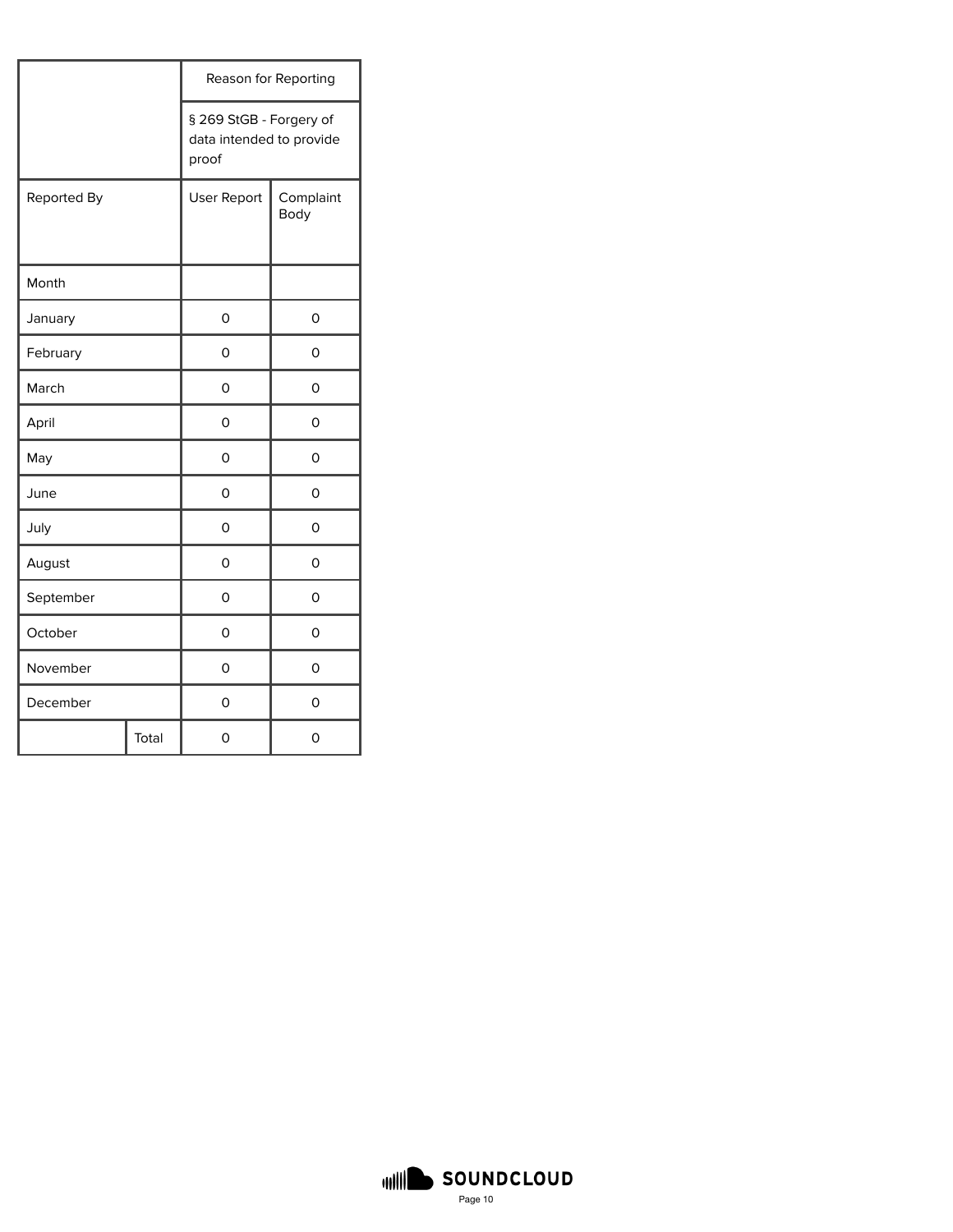The number of complaints that led to the content being deleted/blocked, broken down according to whether the complaints were submitted by complaints bodies or by users, according to the reason for it, according to whether the case fell under art. 1, sec. 3(2) number 3(a), and if so, whether the complaint was forwarded to the user, and whether the matter was referred to a recognised self-regulation institution pursuant to sec. 3(2) number 3(b):

Please note: We currently do not refer decisions regarding unlawfulness to external bodies (recognised self-regulation institutions) in the sense of sec. 3(2) number 3(b).

| Reports Resulting in Removal of Content         |             |                          |              |                   |              |                   |                    |                   |  |  |  |  |
|-------------------------------------------------|-------------|--------------------------|--------------|-------------------|--------------|-------------------|--------------------|-------------------|--|--|--|--|
|                                                 |             | Section of Criminal Code |              |                   |              |                   |                    |                   |  |  |  |  |
|                                                 | 86          |                          | 86a          |                   | 89a          |                   |                    |                   |  |  |  |  |
|                                                 | User Report | Complaint<br>Body        | User Report  | Complaint<br>Body | User Report  | Complaint<br>Body | <b>User Report</b> | Complaint<br>Body |  |  |  |  |
| Falls under art. 1,<br>sec. 3(2) number<br>3(a) |             |                          |              |                   |              |                   |                    |                   |  |  |  |  |
| Yes                                             | 156         | $\mathsf{O}$             | 28           | $\mathsf{O}$      | $\mathsf{O}$ | $\mathsf{O}$      | $\mathbf 0$        | $\mathsf{o}$      |  |  |  |  |
| No                                              | $\mathbf 0$ | $\mathsf{O}$             | $\mathsf{O}$ | $\mathsf{O}$      | $\mathsf{O}$ | $\mathsf{O}$      | $\mathbf 0$        | $\mathsf{o}$      |  |  |  |  |
| Total                                           |             | 156                      | 28           |                   | $\mathbf 0$  |                   | $\mathbf 0$        |                   |  |  |  |  |

| Reports Resulting in Removal of Content         |                          |                   |             |                   |             |                   |             |                   |  |  |  |
|-------------------------------------------------|--------------------------|-------------------|-------------|-------------------|-------------|-------------------|-------------|-------------------|--|--|--|
|                                                 | Section of Criminal Code |                   |             |                   |             |                   |             |                   |  |  |  |
|                                                 | 100a                     |                   | 111         |                   |             |                   | 129 to 129b |                   |  |  |  |
|                                                 | User Report              | Complaint<br>Body | User Report | Complaint<br>Body | User Report | Complaint<br>Body | User Report | Complaint<br>Body |  |  |  |
| Falls under art. 1,<br>sec. 3(2) number<br>3(a) |                          |                   |             |                   |             |                   |             |                   |  |  |  |
| Yes                                             | $\mathbf 0$              | $\mathbf 0$       | 0           | $\mathbf 0$       | $\circ$     | $\mathbf 0$       | $\mathbf 0$ | 0                 |  |  |  |
| No                                              | $\Omega$                 | $\mathsf{O}$      | 0           | $\mathbf 0$       | $\mathbf 0$ | $\mathbf 0$       | $\Omega$    | $\Omega$          |  |  |  |
| Total                                           |                          | $\mathbf 0$       | 0           |                   | 0           |                   | $\circ$     |                   |  |  |  |

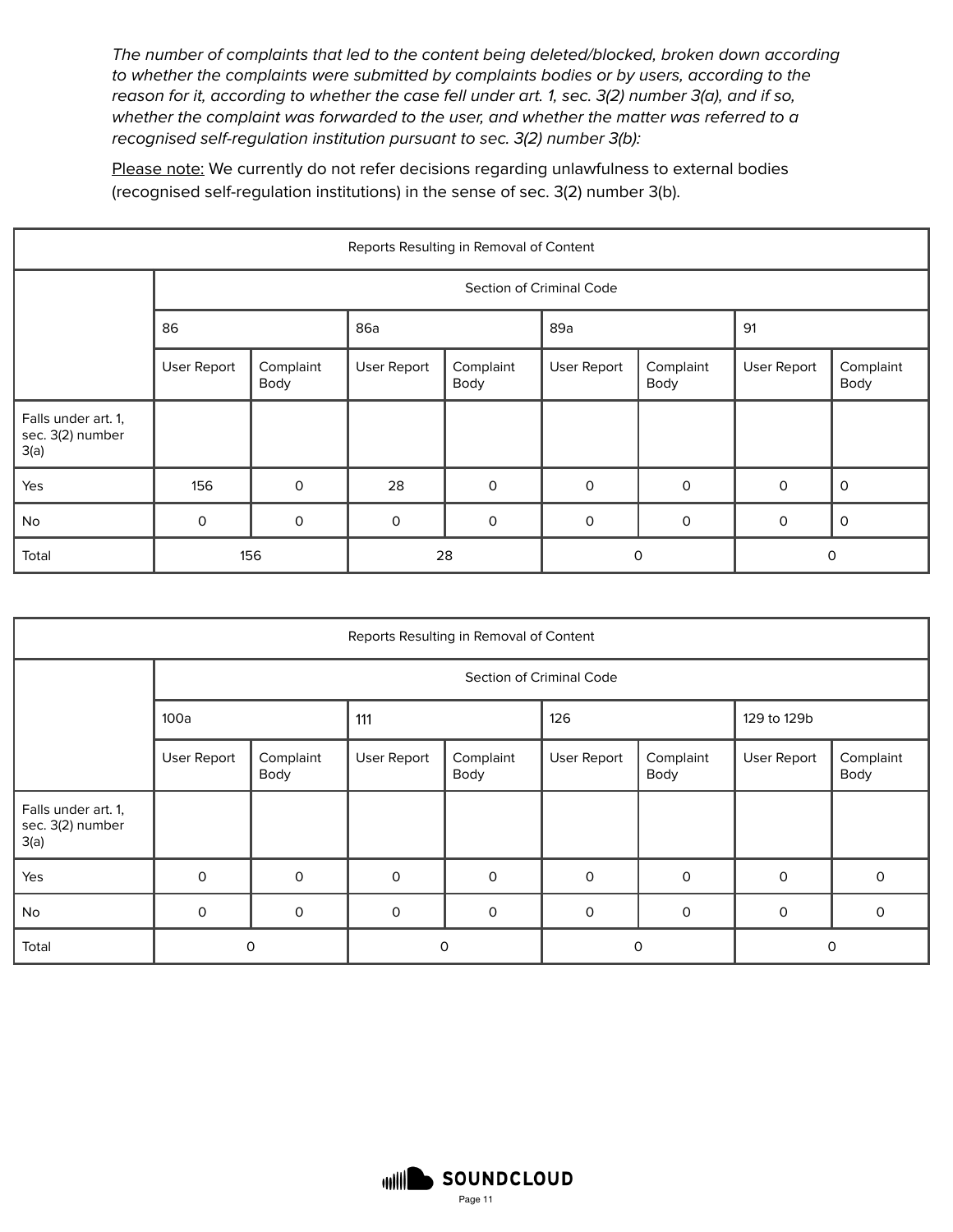| Reports resulting in Removal of Content            |             |                   |              |                          |             |                   |              |                   |  |  |
|----------------------------------------------------|-------------|-------------------|--------------|--------------------------|-------------|-------------------|--------------|-------------------|--|--|
|                                                    |             |                   |              | Section of Criminal Code |             |                   |              |                   |  |  |
|                                                    | 130         |                   | 131          |                          |             |                   | 166          |                   |  |  |
|                                                    | User Report | Complaint<br>Body | User Report  | Complaint<br>Body        | User Report | Complaint<br>Body | User Report  | Complaint<br>Body |  |  |
| Falls under Article 1<br>Sec 3 (2) number 3<br>(a) |             |                   |              |                          |             |                   |              |                   |  |  |
| Yes                                                | 92          | $\mathbf 0$       | $\mathsf{O}$ | $\mathbf 0$              | $\circ$     | $\mathbf 0$       | $\mathbf 0$  | 0                 |  |  |
| No                                                 | $\mathsf O$ | $\mathsf{O}$      | $\mathsf{O}$ | $\mathsf{O}$             | $\mathbf 0$ | $\mathsf{O}$      | $\mathsf{O}$ | 0                 |  |  |
| Total                                              |             | 92                | $\mathbf 0$  |                          | 0           |                   | O            |                   |  |  |

| Reports resulting in Removal of Content         |             |                              |             |                          |              |                   |             |                   |  |  |
|-------------------------------------------------|-------------|------------------------------|-------------|--------------------------|--------------|-------------------|-------------|-------------------|--|--|
|                                                 |             |                              |             | Section of Criminal Code |              |                   |             |                   |  |  |
|                                                 |             | 184b in connection with 184d | 185 to 187  |                          | 241          |                   | 269         |                   |  |  |
|                                                 | User Report | Complaint<br>Body            | User Report | Complaint<br>Body        | User Report  | Complaint<br>Body | User Report | Complaint<br>Body |  |  |
| Falls under art. 1,<br>sec. 3(2) number<br>3(a) |             |                              |             |                          |              |                   |             |                   |  |  |
| Yes                                             | $\Omega$    | $\Omega$                     | $\mathbf 0$ | $\mathsf{O}$             | $\mathbf 0$  | $\mathbf 0$       | $\Omega$    | $\Omega$          |  |  |
| No                                              | 0           | 0                            | 0           | 0                        | $\mathsf{O}$ | $\mathsf{O}$      | $\mathbf 0$ | 0                 |  |  |
| Total                                           |             | 0                            |             | 0                        |              | 0                 |             | 0                 |  |  |

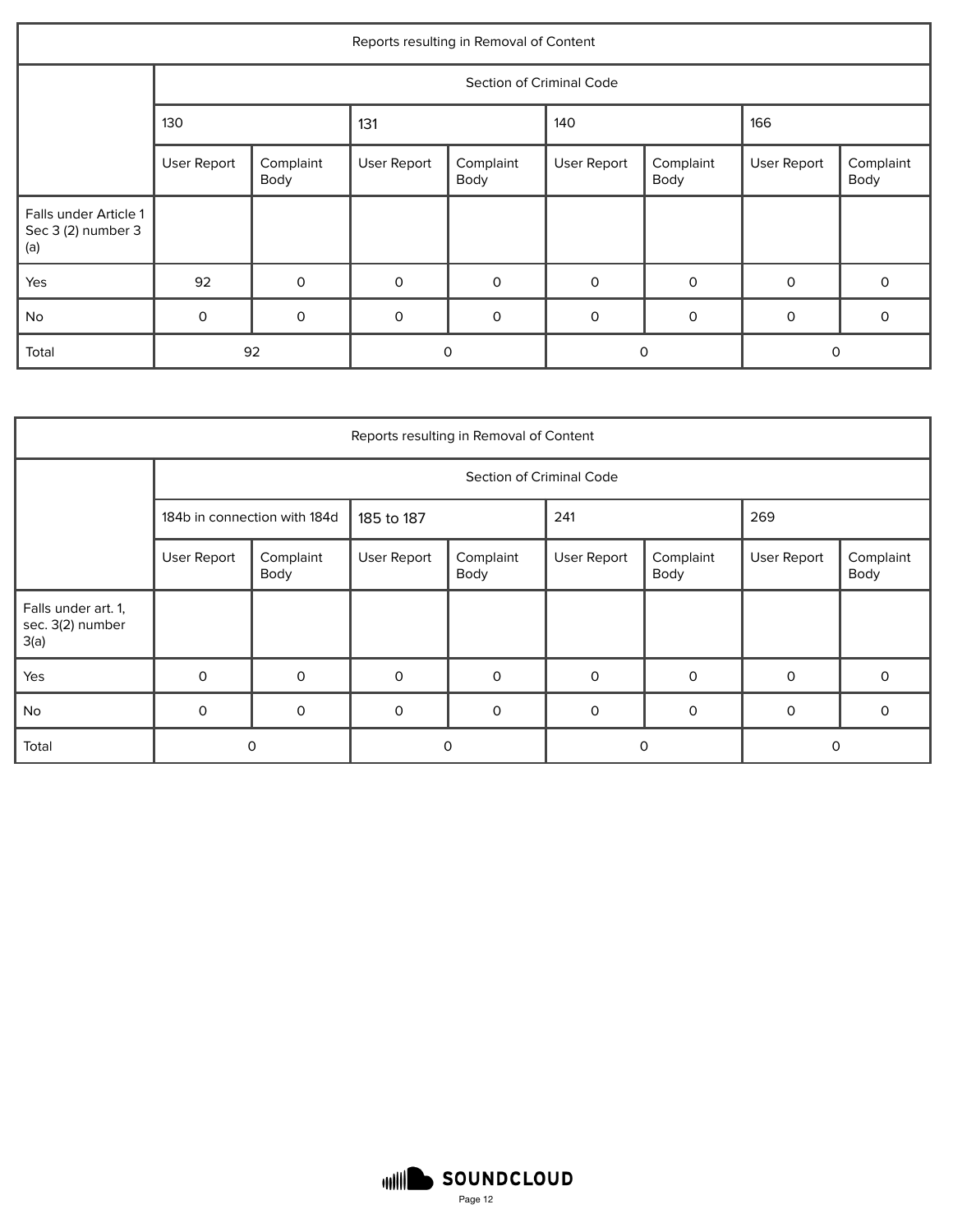The time it took to delete the content, broken down according to who submitted the complaints, according to the reason for it, and into the periods "within 24 hours"/"within 48 hours"/"within a week"/"at some later point":

| Reports resulting in Removal of Content |                |                          |                     |                     |                     |                     |                     |                   |  |  |
|-----------------------------------------|----------------|--------------------------|---------------------|---------------------|---------------------|---------------------|---------------------|-------------------|--|--|
|                                         |                | Section of Criminal Code |                     |                     |                     |                     |                     |                   |  |  |
|                                         | 86             |                          | 86a                 |                     | 89a                 |                     | 91                  |                   |  |  |
|                                         | User Report    | Complaint<br>Body        | User Report         | Complaint<br>Body   | User Report         | Complaint<br>Body   | User Report         | Complaint<br>Body |  |  |
| Time taken for<br>Deletion              |                |                          |                     |                     |                     |                     |                     |                   |  |  |
| Within 24 hours                         | 97             | $\mathsf O$              | 27                  | $\mathsf O$         | 0                   | $\mathsf O$         | $\mathsf{o}$        | 0                 |  |  |
| Within 48 hours                         | 16             | $\mathsf O$              | $\mathsf{O}\xspace$ | $\mathsf O$         | $\mathsf O$         | $\mathsf O$         | $\mathbf 0$         | 0                 |  |  |
| Within 72 Hours                         | $\overline{a}$ | $\mathsf O$              | $\mathsf O$         | $\mathsf O$         | $\mathsf O$         | $\mathsf O$         | $\mathsf O$         | 0                 |  |  |
| Within a Week                           | 18             | $\mathsf O$              | $\mathbf{1}$        | $\mathsf O$         | 0                   | $\mathsf O$         | $\mathsf{o}$        | 0                 |  |  |
| More than a Week                        | 23             | $\mathsf O$              | $\mathsf{O}\xspace$ | $\mathsf{O}\xspace$ | $\mathsf{O}\xspace$ | $\mathsf{O}\xspace$ | $\mathsf{O}\xspace$ | 0                 |  |  |
| Total                                   |                | 156                      |                     | 28                  |                     | 0                   |                     | 0                 |  |  |

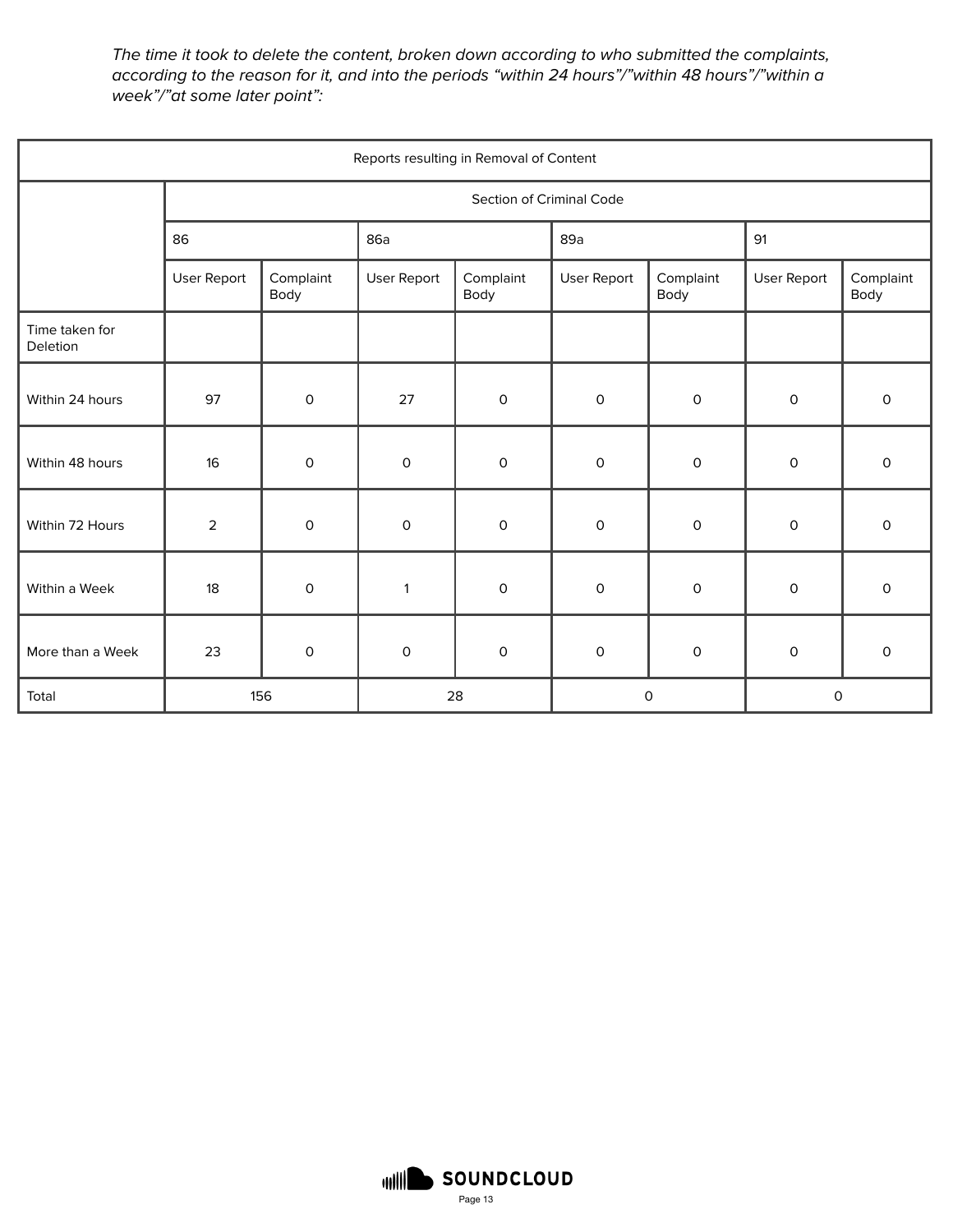| Reports resulting in Removal of Content |                          |                     |                     |                     |                     |                     |                     |                     |  |
|-----------------------------------------|--------------------------|---------------------|---------------------|---------------------|---------------------|---------------------|---------------------|---------------------|--|
|                                         | Section of Criminal Code |                     |                     |                     |                     |                     |                     |                     |  |
|                                         | 100a                     |                     | 111                 |                     | 126                 |                     | 129 to 129b         |                     |  |
|                                         | User Report              | Complaint<br>Body   | User Report         | Complaint<br>Body   | User Report         | Complaint<br>Body   | User Report         | Complaint<br>Body   |  |
| Time taken for<br>Deletion              |                          |                     |                     |                     |                     |                     |                     |                     |  |
| Within 24 hours                         | $\mathsf O$              | $\mathsf O$         | $\mathsf O$         | $\mathsf O$         | 0                   | 0                   | $\mathsf O$         | 0                   |  |
| Within 48 hours                         | $\mathsf O$              | $\mathsf O$         | 0                   | $\mathsf O$         | $\mathsf O$         | 0                   | $\mathsf O$         | 0                   |  |
| Within 72 Hours                         | $\mathsf O$              | $\mathsf O$         | $\mathsf O$         | $\mathsf O$         | 0                   | $\mathsf O$         | $\mathsf O$         | 0                   |  |
| Within a Week                           | $\mathsf O$              | $\mathsf O$         | $\mathsf O$         | $\mathsf O$         | 0                   | 0                   | $\mathsf O$         | 0                   |  |
| More than a Week                        | $\mathsf{O}\xspace$      | $\mathsf{O}\xspace$ | $\mathsf{O}\xspace$ | $\mathsf{O}\xspace$ | $\mathsf{O}\xspace$ | $\mathsf{O}\xspace$ | $\mathsf{O}\xspace$ | $\mathsf{O}\xspace$ |  |
| Total                                   | 0                        |                     | $\mathsf O$         |                     | $\mathsf O$         |                     | $\mathsf O$         |                     |  |

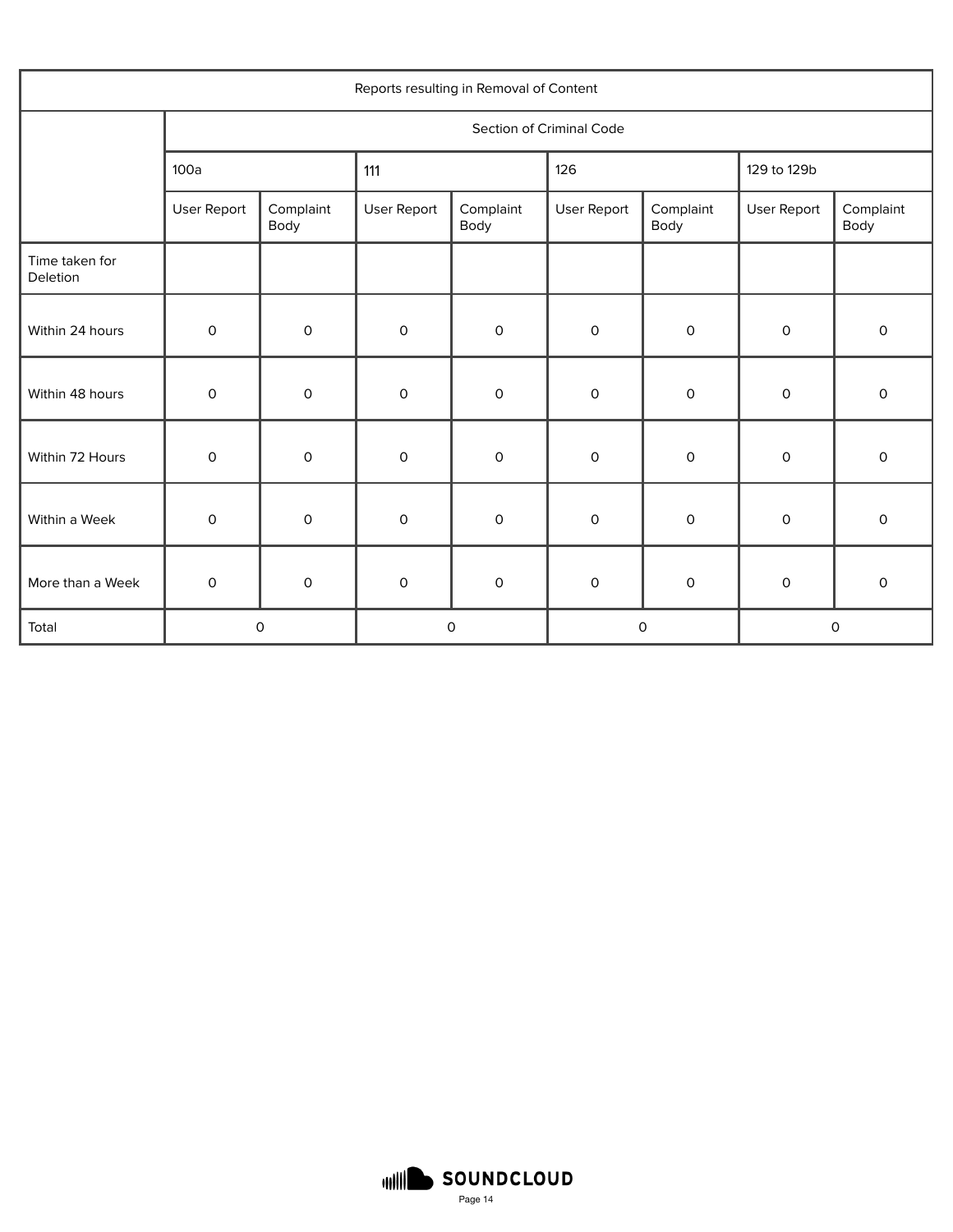| Reports resulting in Removal of Content |                          |                     |                     |                   |                     |                   |                     |                   |  |  |
|-----------------------------------------|--------------------------|---------------------|---------------------|-------------------|---------------------|-------------------|---------------------|-------------------|--|--|
|                                         | Section of Criminal Code |                     |                     |                   |                     |                   |                     |                   |  |  |
|                                         | 130                      |                     | 131                 |                   | 140                 |                   | 166                 |                   |  |  |
|                                         | User Report              | Complaint<br>Body   | User Report         | Complaint<br>Body | User Report         | Complaint<br>Body | User Report         | Complaint<br>Body |  |  |
| Time taken for<br>Deletion              |                          |                     |                     |                   |                     |                   |                     |                   |  |  |
| Within 24 hours                         | 27                       | $\mathsf{O}\xspace$ | $\mathsf{O}\xspace$ | $\mathsf O$       | $\mathsf O$         | $\mathsf O$       | 0                   | $\mathsf O$       |  |  |
| Within 48 hours                         | 24                       | $\mathsf O$         | $\mathsf O$         | $\mathsf O$       | $\mathsf O$         | $\mathsf O$       | $\mathsf{O}\xspace$ | $\mathsf O$       |  |  |
| Within 72 Hours                         | $\overline{7}$           | $\mathsf{O}\xspace$ | $\mathsf{O}\xspace$ | $\mathsf O$       | $\mathsf{O}\xspace$ | $\mathsf O$       | 0                   | $\mathsf O$       |  |  |
| Within a Week                           | 11                       | $\mathsf{O}\xspace$ | $\mathsf O$         | $\mathsf O$       | $\mathsf O$         | $\mathsf O$       | 0                   | $\mathsf{O}$      |  |  |
| More than a Week                        | 23                       | $\mathsf O$         | $\mathsf{O}\xspace$ | $\mathsf O$       | $\mathsf O$         | $\mathsf O$       | $\mathsf O$         | $\mathsf O$       |  |  |
| Total                                   | 92                       |                     | $\mathsf O$         |                   | $\mathsf{O}\xspace$ |                   | $\mathsf O$         |                   |  |  |